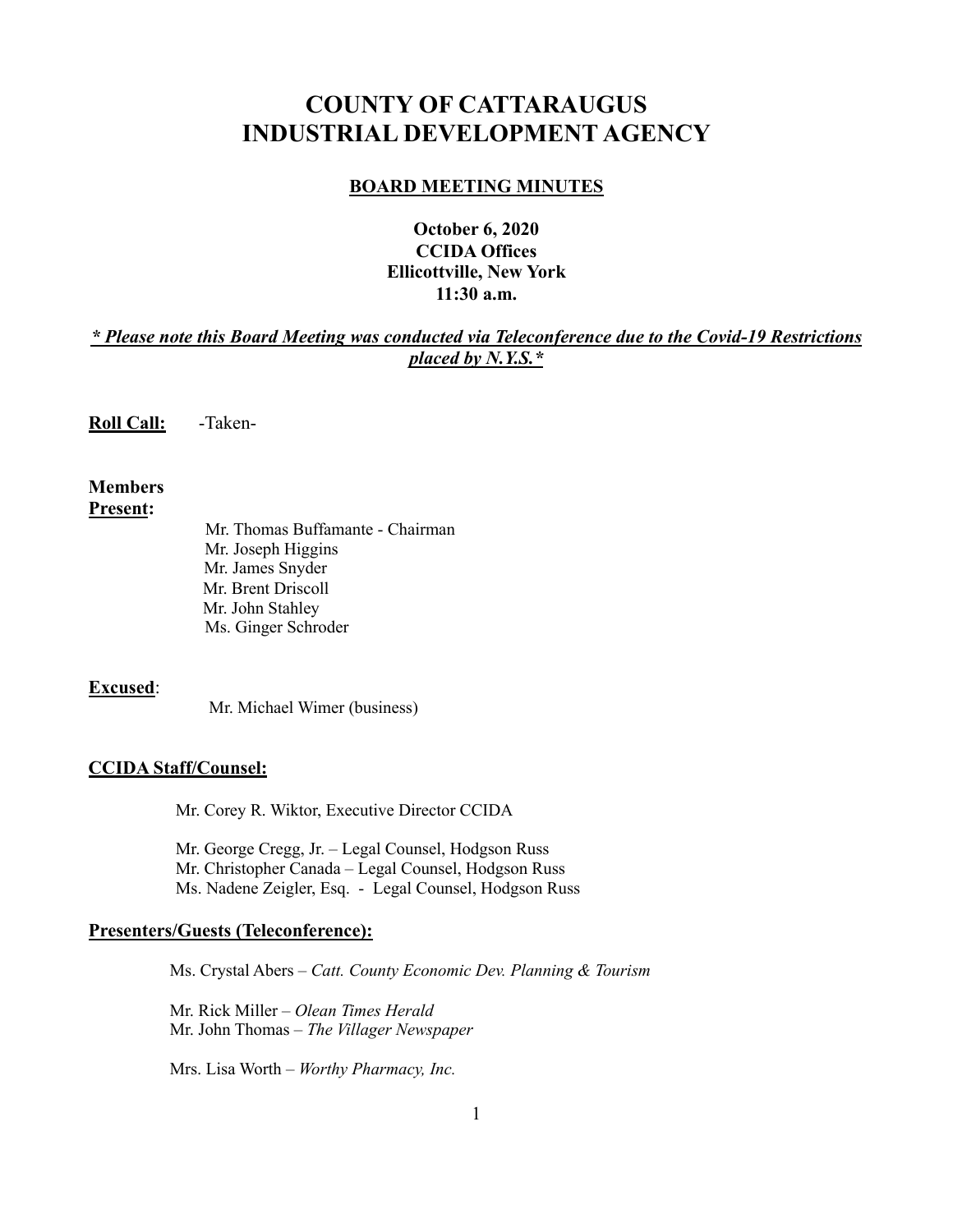Mr. Kieran Siao – *Dimension Energy*

Chairman, Thomas Buffamante called the meeting to order at 11:32 a.m.

Mr. Wiktor stated that because of the COVID19 Pandemic we are holding this Special CCIDA Board Meeting via conference call.

A roll call of the Board of Directors of the CCIDA was taken Mr. Buffamante, Mr. Driscoll, Mr. Higgins, Mr. Stahley, Mr. Snyder, and Ms. Schroder were present. Mr. Michael Wimer was excused.

#### **\*New Applications/Projects\***

## **(1.) Worthy Pharmacy, LLC.:**

Worthy Pharmacy, LLC. has asked the County of Cattaraugus Industrial Development Agency (CCIDA) to consider their application for the complete renovation of the building (3,900 Sq. ft.) located at 202 Main Street in the City of Olean, New York. Worthy Pharmacy is looking to start the reconstruction of this building later this year month and be open in the late Fall of 2020.

The Adaptive Reuse project centers on the redevelopment of the former "Jones Realty Company" in the City of Olean. The building has been largely vacant and unoccupied over the past 5 years. Currently, the building has been vacant.

Worthy Pharmacy is headed up my licensed Pharmacist, Lisa Worth who was most recently with Vic Vena Pharmacy prior to his sale and retirement. Lisa wants to incorporate an independent, customer-oriented pharmacy that will offer a variety of homeopathic and a full line of services to offer customers, including Pill Packs. The location offers walkability to the Downtown Business District, near the Hospital, senior housing, etc. Also, this proposed project is very important in the overall landscape of the overhaul and redevelopment of Downtown Olean. The **"Walkable Olean Project"** Phase II.

#### **Total project cost/investment of roughly \$500,000(+,-) for cost of the reconstruction, furnishings and equipment, etc. related to this proposed project.**

Corey Wiktor next introduced Lisa Worth whom is looking to open up a new Pharmacy within the City of Olean. Mrs. Worth stated that she grew up in Olean, NY and lived here most of her life and has been a Pharmacist in the area for 20 years. She had worked at Vic Vina Pharmacy for a number of years and enjoys practicing independently and is not interested in working for a big box Pharmacy. She loves to take care of her customers along with offering pill pack strips to keep the elderly in their homes and independent. Vic Vina Pharmacy recently closed and been sold which has opened this opportunity up for an independent pharmacy in the area.

Mr. Wiktor stated that this project is in a destressed census track which would give us the option of offering various incentives. Mr. Wiktor has met with Mayor Aiello and the legislatures in Olean, NY are all in favor of this project. Mrs. Worth is proposing 3-5 jobs to start which would be a net new employment and also, they will be using local contractors for the renovations. This would be an adaptive reuse project because this project will be using a building that has been vacant since 2015. Mr. Driscoll stated that this is a great downtown project and will enhance the redevelopment of the Walkable Olean Project. The benefits associated with this project would be NYS Sales tax abatement, PILOT – 10-year adaptive reuse, and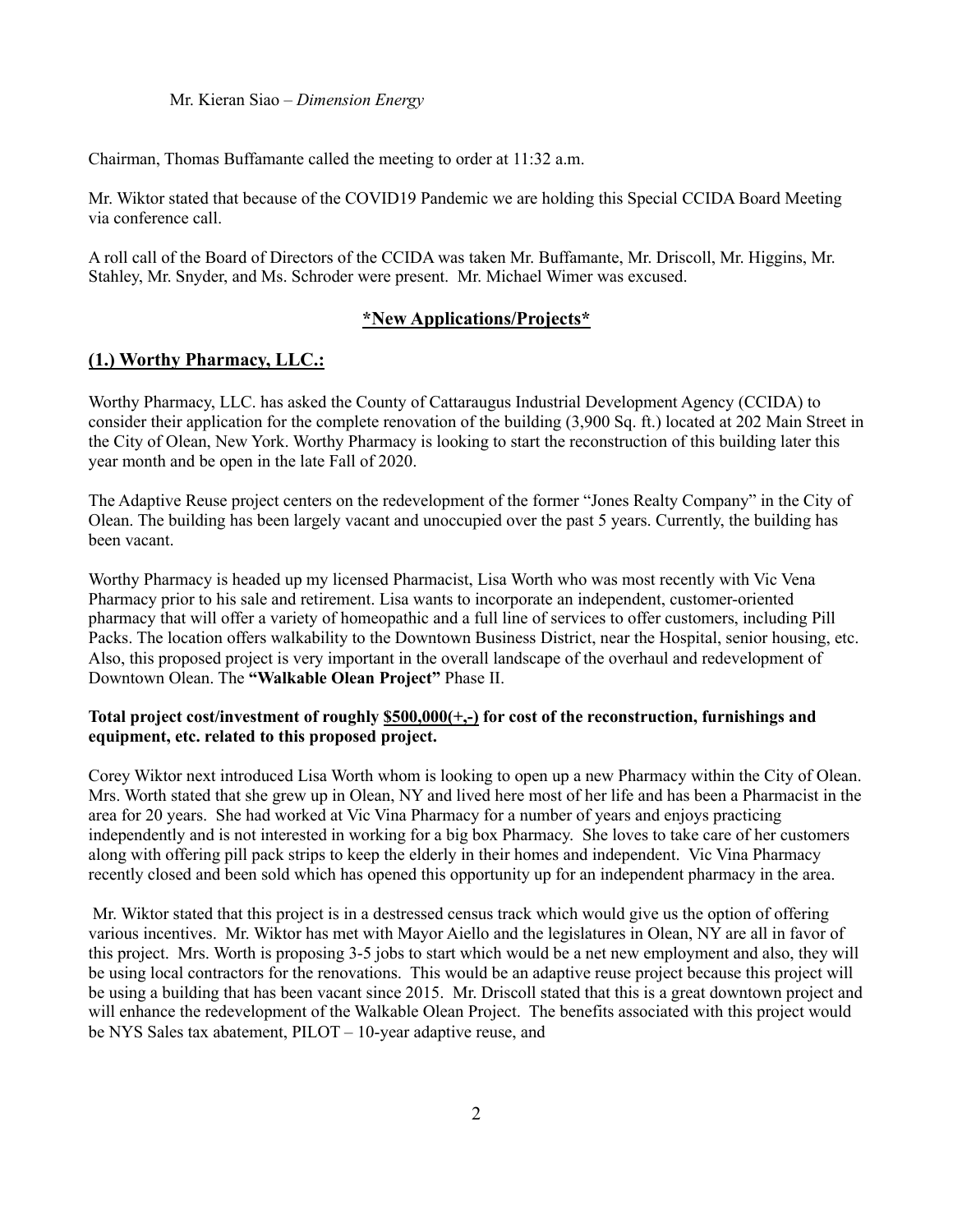Mrs. Worth is looking at a very tight time-frame to complete this project. Therefore, Mr. Wiktor asked the board to forgo the Public Hearing process as the benefits for this project would be under the \$100,000 that would require a public hearing. Mr. Wiktor stated that in a perfect world they are looking to open sometime in December 2020. Mr. Wiktor and the Board wished Mrs. Worth all the best in this new endeavor.

## **RESOLUTIONS:**

**A Motion** was made by Brent Driscoll, seconded by Joseph Higgins, **RESOLUTION DETERMINING THAT ACTION TO UNDERTAKE A PROJECT FOR THE BENEFIT OF WORTHY PHARMACY, LLC IS A "TYPE II ACTION" AND NO FURTHER ACTION IS REQUIRED UNDER SEQRA WITH RESPECT THERETO.** A Roll Call vote was taken, Mr. Buffamante, Mr. Driscoll, Mr. Higgins, Mr. Stahley, Mr. Snyder, and Ms. Schroder voted yes. Mr. Michael Wimer was excused. **Motion Carried.**

**A Motion** was made by Brent Driscoll, seconded by Joseph Higgins, **RESOLUTION (A) DETERMINING THEAT A PROPOSE WORTHY PHARMACY, LLC PROJECT IS A COMMERCIAL PROJECT AND (B) MAKING CERTAIN FINDINGS REQUIRED UNDER THE GENERAL MUNICIPAL LAW.** A Roll Call vote was taken, Mr. Buffamante, Mr. Driscoll, Mr. Higgins, Mr. Stahley, Mr. Snyder, and Ms. Schroder voted yes. Mr. Michael Wimer was excused. **Motion Carried**

**A Motion** was made by Brent Driscoll, seconded by Ginger Schroder RESOLUTION **AUTHORIZING EXECUTION OF DOCUMENTS IN CONNECTION WITH A LEASE/LEASEBACK TRANSACTION FOR A PROJECT FOR WORTHY PHARMACY, LLC (THE "COMPANY").** A Roll Call vote was taken, Mr. Buffamante, Mr. Driscoll, Mr. Higgins, Mr. Stahley, Mr. Snyder, and Ms. Schroder voted yes. Mr. Michael Wimer was excused. **Motion Carried.**

## **\*Resolutions from a Prior Applications/Projects that are in Process\***

Kieran Siao was on the conference call representing Dimension Energy and the three (3) projects being considered. Mr. Siao stated that all three (3) of these projects are in the town of Portville, NY and are 4.5 MW of Community Solar. Dimension is working very close with the Town of Portville which does not have any zoning. Kieran stated that a letter of support from the Town of Portville has been secured for these three projects. Dimension is looking forward to working with the CCIDA in regards to negotiating a PILOT for these Projects.

Mr. Wiktor stated that there was a resident meeting held and he asked Mr. Siao if any decisions or changes have been made to accommodate the neighbor's concerns. Mr. Siao stated that tree clearing on Haskell Parkway was a concern for residents along with shade removal and being able to see the project from their homes. These concerns are being addressed by redesigning the project which would cancel the need for tree removal and also installing a vegetive screen along the fence line to further conceal the panels. All of these things are being done to ensure that the project will not be visible for the neighbors.

Mr. Joe Snyder stated that with the number of Solar Projects that we have coming at us it is looking like we are going to have some 1,000 acres of solar projects scattered across Cattaraugus County. It has come to mind of what kind of liability are we placing on the Cattaraugus County residents? In 25years when the Solar Panels are no longer working or profitable what is going to happen in regards to decommissioning?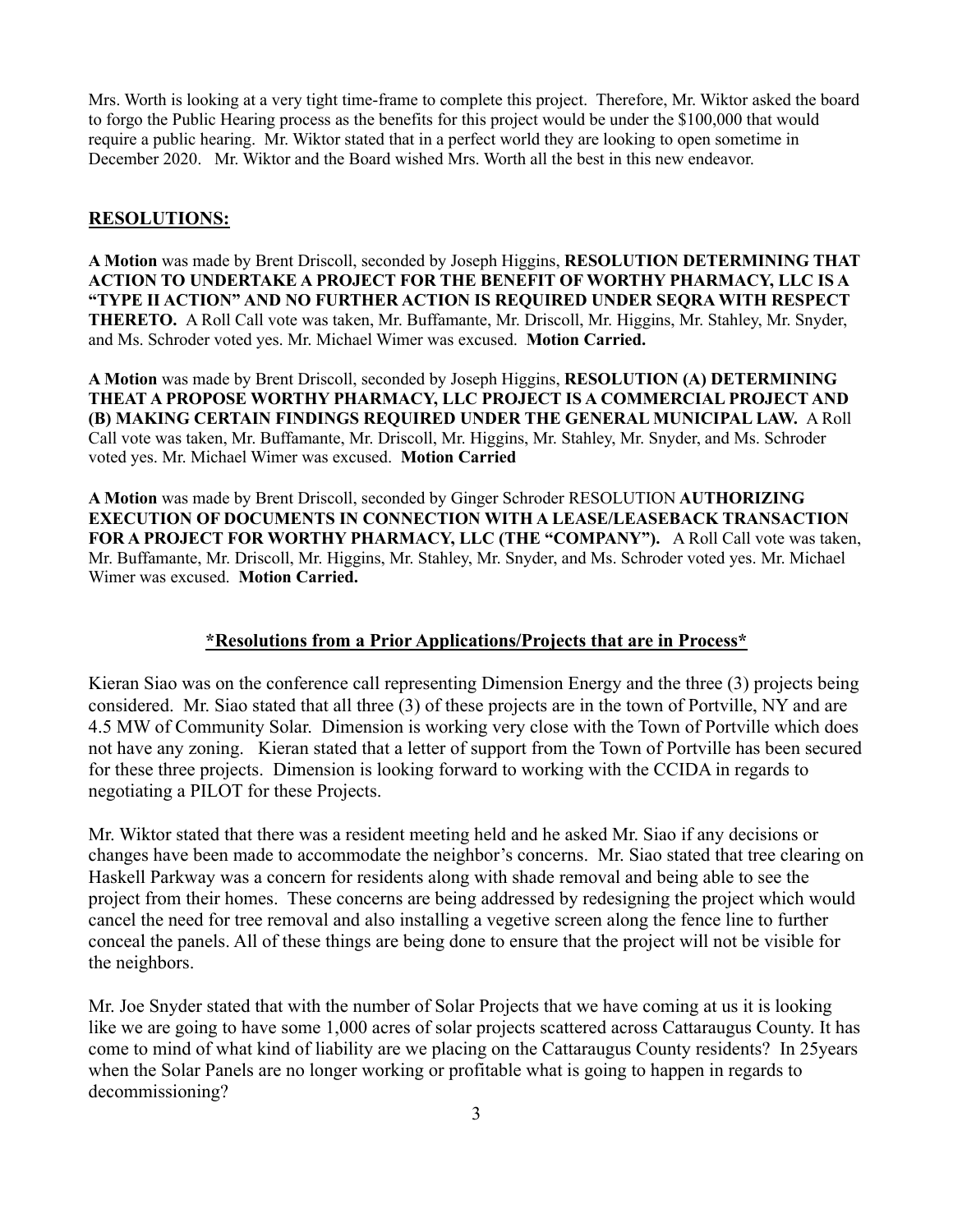An example is what if the owners go bankrupt or disappear where is the money going to come from to do the decommissioning and clean up?

Mr. Snyder asked if the County would have to foreclose because the developers don't want to pay taxes anymore are, we placing all the burden on the taxpayers in Cattaraugus County? Mr. Snyder stated that he is just trying to protect the residents of Cattaraugus County from having to pay for clean up of 1,000 acres of dead solar panels 25 years from now.

Mrs. Schroder stated that she agreed with Mr. Snyder in regards to who is going to be responsible for clean up when the solar projects are no longer viable. Mrs. Schroder also stated that these projects are not subject to Article 10 because they are under the megawatts. If these renewable projects were subject to Article 10, they would have assurances such as letter of credit and or financial securities for decommissioning of these projects. Mrs. Schroder was in agreement with Mr. Snyder and felt the points raised by Mr. Snyder are very valid items to consider. Mrs. Schroder is wondering if there is a way to protect the Town's and County against having this burden put on their backs.

Mr. Wiktor asked George Cregg, Jr and Chris Canada if there is anything that we can do to project the Town and County from potential liability after these projects have come to an end. Chris Canada has had this discussion with other IDA's and Chris Canada will look into building the decommissioning subject and liability into the documents.

Mr. Snyder said there are some real bad materials in some of these panels and could be potentially hazardous waste that would have to be disposed of in the proper manner and not just hauled to the land fill. The main concern is to not have an Environmental issue on our hands in 25 years.

Mr. George Cregg, Jr. suggested that if the Board wanted to make a requirement for a Bond and figure out the monetary amount, it would be added to the Solar Policy and imposed in future Lease/Leaseback Documents.

Mr. Driscoll stated that Corey Wiktor and Hodgson Russ should work together in regards to reviewing the Article 10 website to put together what should be added to our Solar Project Policy for decommissioning of these Solar Projects.

Ms. Crystal Abers, Director of Economic Development, Planning and Tourism said that she would like the Planning Board for Cattaraugus County to be involved in regards to the Solar Projects. Abers stated that most of these projects are being done in Towns with no zoning so therefore they are by passing the Planning Board and in turn the County is losing several hundred acres of prime farmland. Ms. Abers stated that all the Economic Development Planning & Tourism is trying to do is assist the Municipalities with these types of projects.

Mr. Buffamante directed Corey Wiktor to work with Hodgson/Russ in regards to developing a plan for the decommissioning of the Solar Projects that would be added to our Solar Policy. Mr. Wiktor said that he would look at this and make a presentation to the Board at the December Board Meeting.

Mr. Buffamante stated that something should be included in our documents at closing in regards to a bond or some other financial responsibility that would make the County and Town's involved more comfortable about the future of these projects.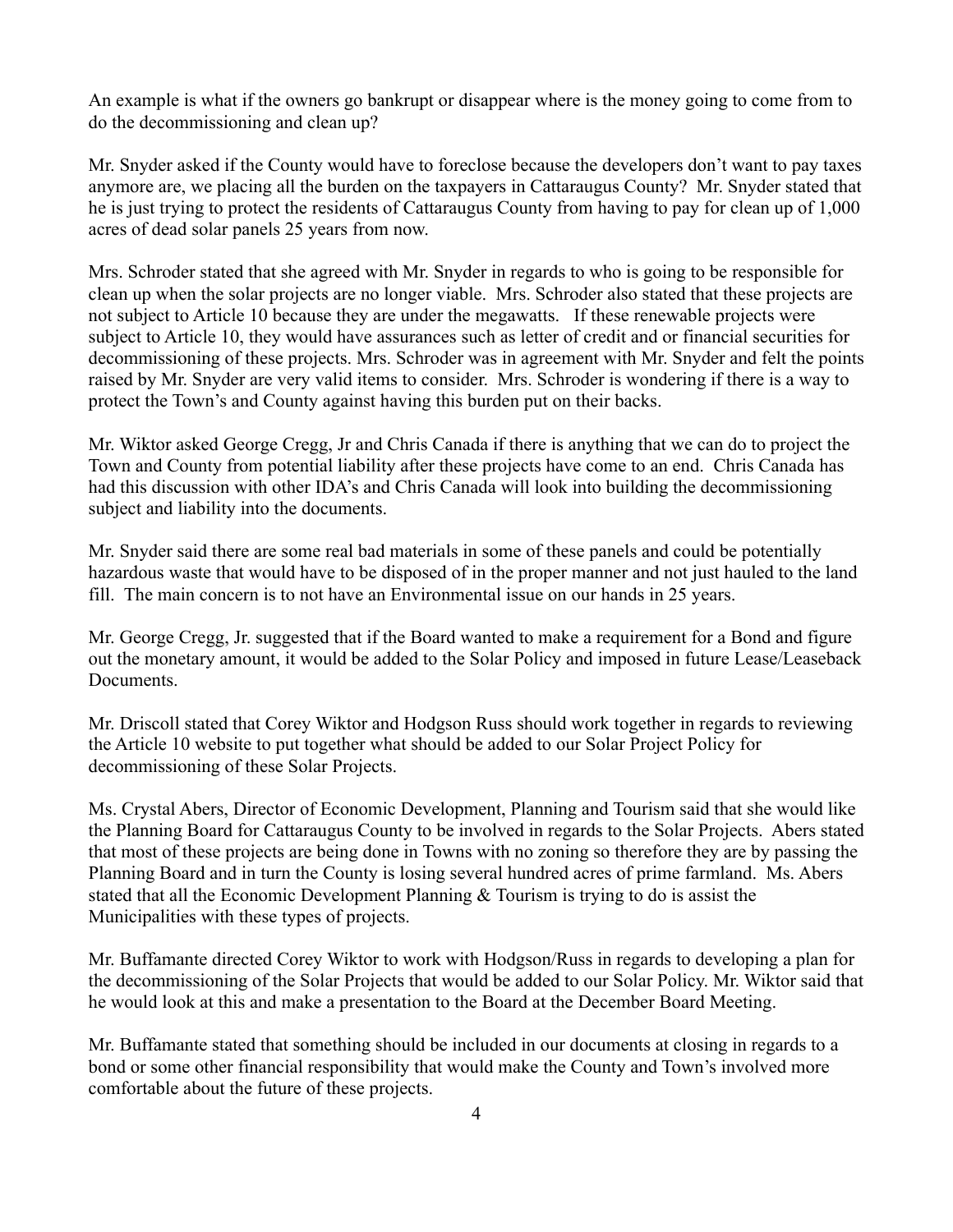Mr. Snyder stated that there are some very toxic materials that are in these solar panels and his main concern is that these projects will be walked away from and the burden of cleanup of toxic waste will would fall back on the Cattaraugus County Citizens.

Mr. Wiktor stated that this decommissioning issue is a real concern for everyone involved. Mr. Driscoll had a question in regards to making this new criteria part of the projects that are already in the process, which would add additional costs to each project. Mr. Wiktor said that he believes that several Solar Companies that we are dealing with are aware that the decommissioning is an ongoing issue, so this is nothing new to the Solar Developers.

Mr. Wiktor also brought up the local labor issue in regards to Projects being Approved by the CCIDA. Ginger Schroder had sent the Board Members an article in regards to the Wind Farm in Cassadaga, NY and the use of out of town labor for that project. Mr. Wiktor stated that he would provide each Board Member a copy of our Claw Back Policy that the CCIDA currently has in use.

Mr. Buffamante stated that he feels we should have stronger verbiage included in our Labor Policy in regards to local labor being used as much as possible for all CCIDA Projects.

## **(1.) Portville CSG 1 LLC.:**

Portville CSG 1, LLC. had submitted an application to the CCIDA at the May 7<sup>th</sup>, 2020, Board of Directors Meeting regarding their proposed project in Olean, NY. A Public Hearing was held at the CCIDA offices in Ellicottville via conference call on May 29, 2020 at 10:00 a.m. Minutes were included in the Board Packets for the Board members review.

## **Resolution:**

**A Motion** was made by Joseph Higgins, seconded by Brent Driscoll, **RESOLUTION AUTHORIZING EXECUTION OF DOCUMENTS IN CONNECTION WITH A LEASE/LEASEBACK TRANSACTION FOR A PROJECT FOR PORTVILLE CSG 1 LLC (THE "COMPANY") A** Roll Call vote was taken, Mr. Buffamante, Mr. Driscoll, Mr. Higgins, Mr. Snyder, Mr. Stahley, and Ms. Schroder voted yes. Mr. Wimer was excused. **Motion Carried** 

## **(2.) Portville CSG 3 LLC.:**

Portville CSG 3, LLC. had submitted an application to the CCIDA at the May 7<sup>th</sup>, 2020, Board of Directors Meeting regarding their proposed project in Olean, NY. A Public Hearing was held at the CCIDA offices in Ellicottville via conference call on May 29, 2020 at 10:30 a.m. Minutes were included in the Board Packets for the Board members review.

## **Resolution:**

**A Motion** was made by Joseph Higgins, seconded by Brent Driscoll, **RESOLUTION AUTHORIZING EXECUTION OF DOCUMENTS IN CONNECTION WITH A LEASE/LEASEBACK TRANSACTION FOR A PROJECT FOR PORTVILLE CSG 3 LLC (THE "COMPANY") A** Roll Call vote was taken, Mr. Buffamante, Mr. Driscoll, Mr. Higgins, Mr. Snyder, Mr. Stahley, and Ms. Schroder voted yes. Mr. Wimer was excused. **Motion Carried**